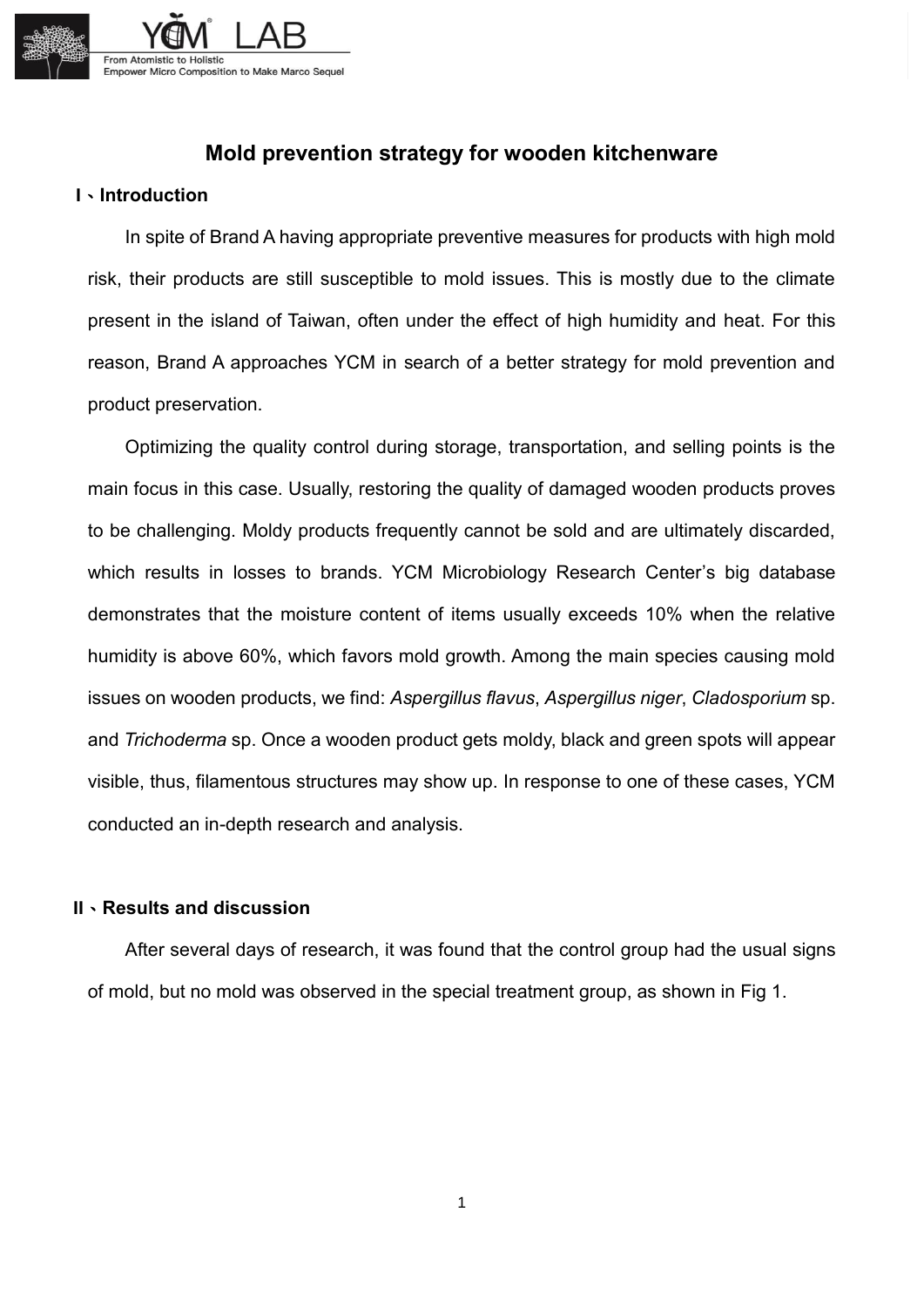





Fig 1. Few days after the wooden kitchenware is tested. a. Schematic diagram of the special treatment group (the picture is not the product of Brand A), there is no mold growth; b1-3. Control group, obvious mold growth can be observed.

## **III**、**Conclusion**

 According to the analysis by YCM Microbiology Research Center, the nutrient source of wooden kitchenware is suitable for the growth of specific mold species such as *Aspergillus* sp. (Fig 2), *Cladosporium* sp. (Fig 3), and *Trichoderma* sp. (Fig 4). Therefore, this product is considered to have a moderate-high risk level of mold under suitable environmental conditions, and proper mold prevention mechanisms are required to ensure the quality of the finished product during storage and transportation.

 We are truly appreciative of the confidence that Brand A has placed in us. Through precise analysis, we are able to advise Brand A with a new mold prevention strategy and improved methods that are aimed at helping Brand A with the quality control of their products. Moreover, this case also allows YCM Microbiology Research Center to broaden the scope of industries it attends.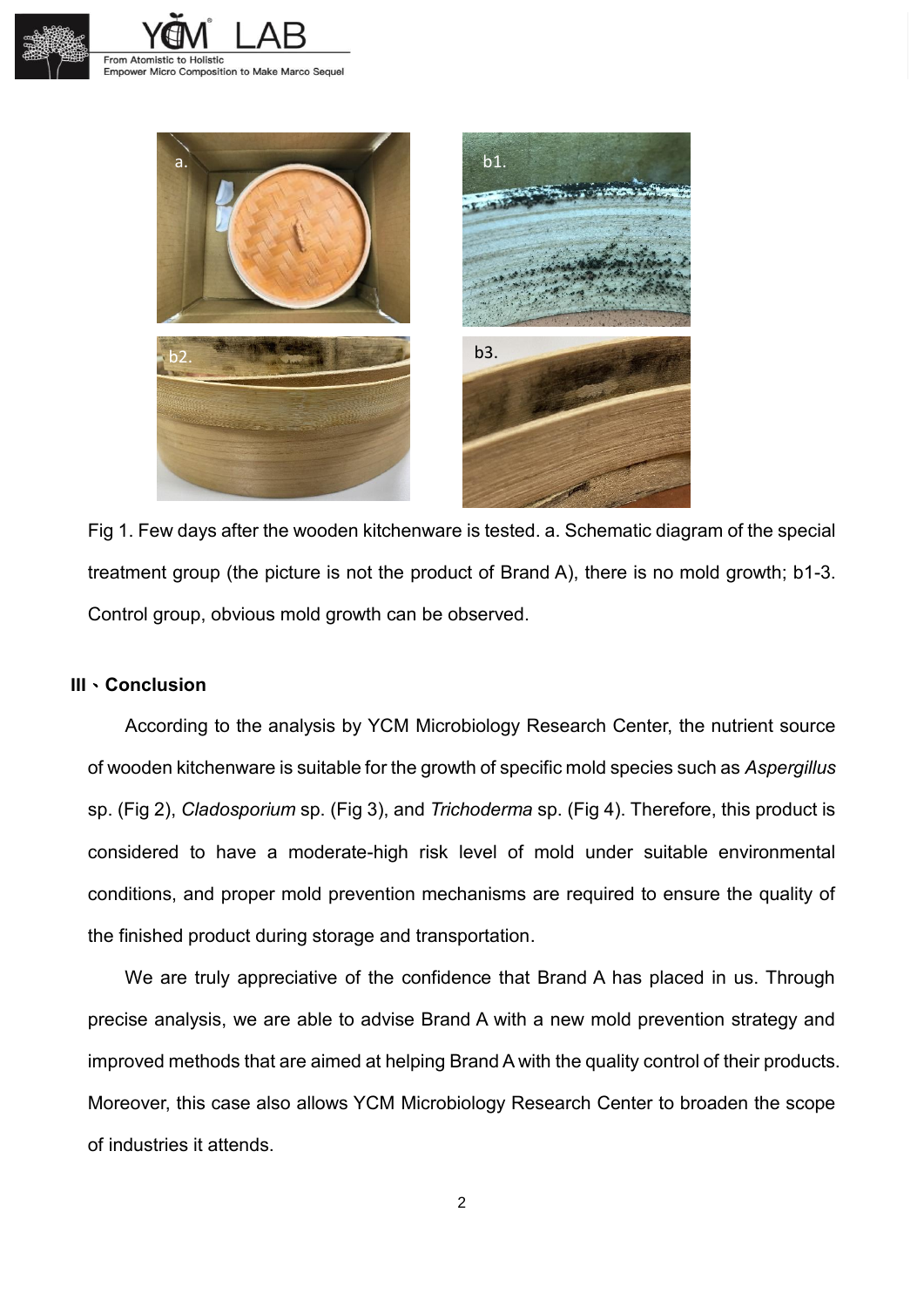





Fig 2. The most suitable growth conditions for *Aspergillus* sp. are found at temperatures of 20-40°C and a relative humidity of 70-85%. Among its most suitable growth areas, we find grain, textile, wood, paper and glass.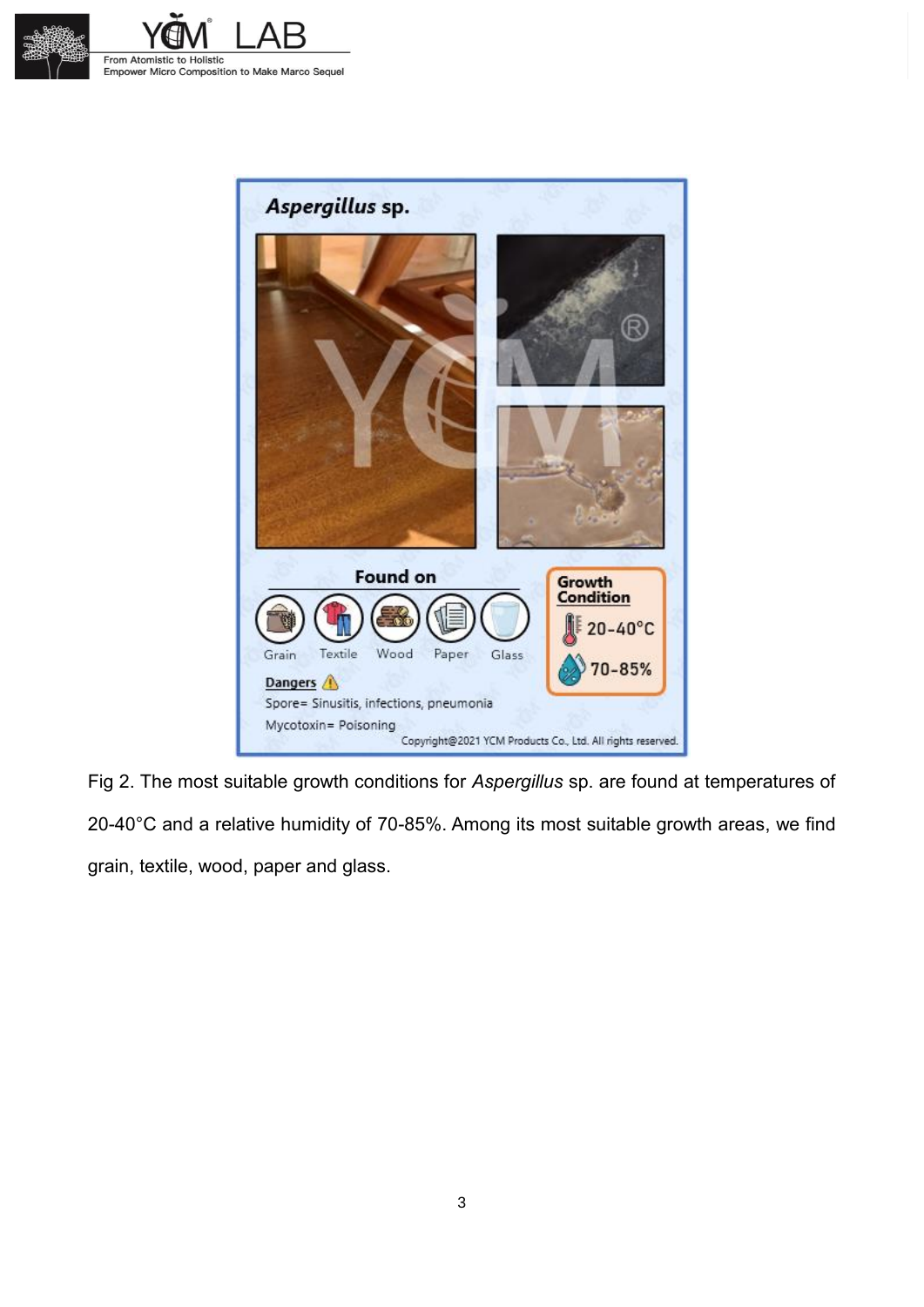





Fig 3. The most suitable growth conditions for *Cladosporium* sp. are found at temperatures of -6-32°C and a relative humidity of 85-88%. Among its most suitable growth areas, we find building materials, wood, paper and textile.